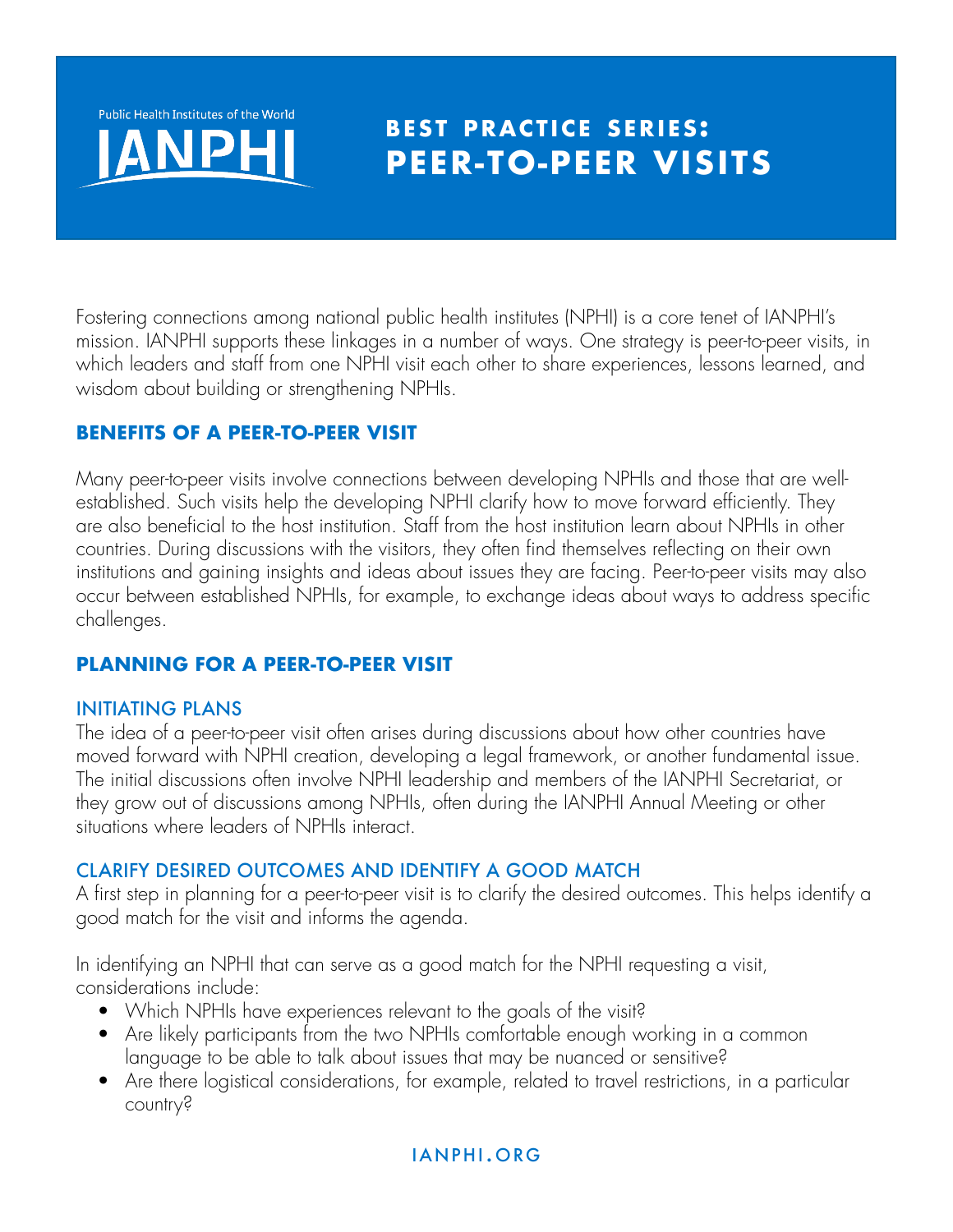#### **EXAMPLES OF IANPHI-SUPPORTED PEER-TO-PEER VISITS**

- ZAMBIA AND MALAWI TO MOZAMBIQUE (2015) Understand processes for NPHI establishment and how the NPHI functions in collaboration with the Ministry of Health
- PAKISTAN TO THE NETHERLANDS (2017) Learn how to expand from an infectious disease institute into a more comprehensive NPHI
- BURKINA FASO TO FRANCE & BELGIUM (2019) Seek leadership and management guidance following merging of several institutions to establish an NPHI



*Burkina Faso's peer-to-peer visits in France and Belgium in 2019*

#### DEVELOP DETAILED GOALS AND AN AGENDA FOR THE VISIT

Once the NPHI pair is confirmed, a shared understanding and goals for the visit are essential for determining the agenda and selecting the participants. This includes defining expectations on possible follow-up after the visit. A one-time visit will be structured differently than a first visit to establish a long-term relationship and will have different outcomes. Being clear up front helps ensure the agenda and activities are optimal and the goals of the visit are met.

The agenda is often finalized through a negotiation between the participating NPHIs, which results in more clarity about opportunities provided by the visit. While a detailed agenda is important, it is good for both groups to be flexible during the visit, as critical issues often surface that are important to explore in more depth, sometimes with people not originally scheduled to meet with the visitors.

An example agenda for a peer-to-peer visit from a developing to a more developed NPHI is included in the box below. Depending on the needs, key features may include:

- Presentations by both NPHIs about their institutes, how they were developed, their major activities, current challenges and opportunities, work with subnational levels, etc.
- Tours of the NPHI or selected areas (for example, the emergency operations center or specific laboratories)
- Sessions on key issues of particular interest or concern (for example, emergency response and workforce development are common topics)
- Breakout or small-group sessions, for topics that are of particular interest to subgroups of participants

#### ianphi.org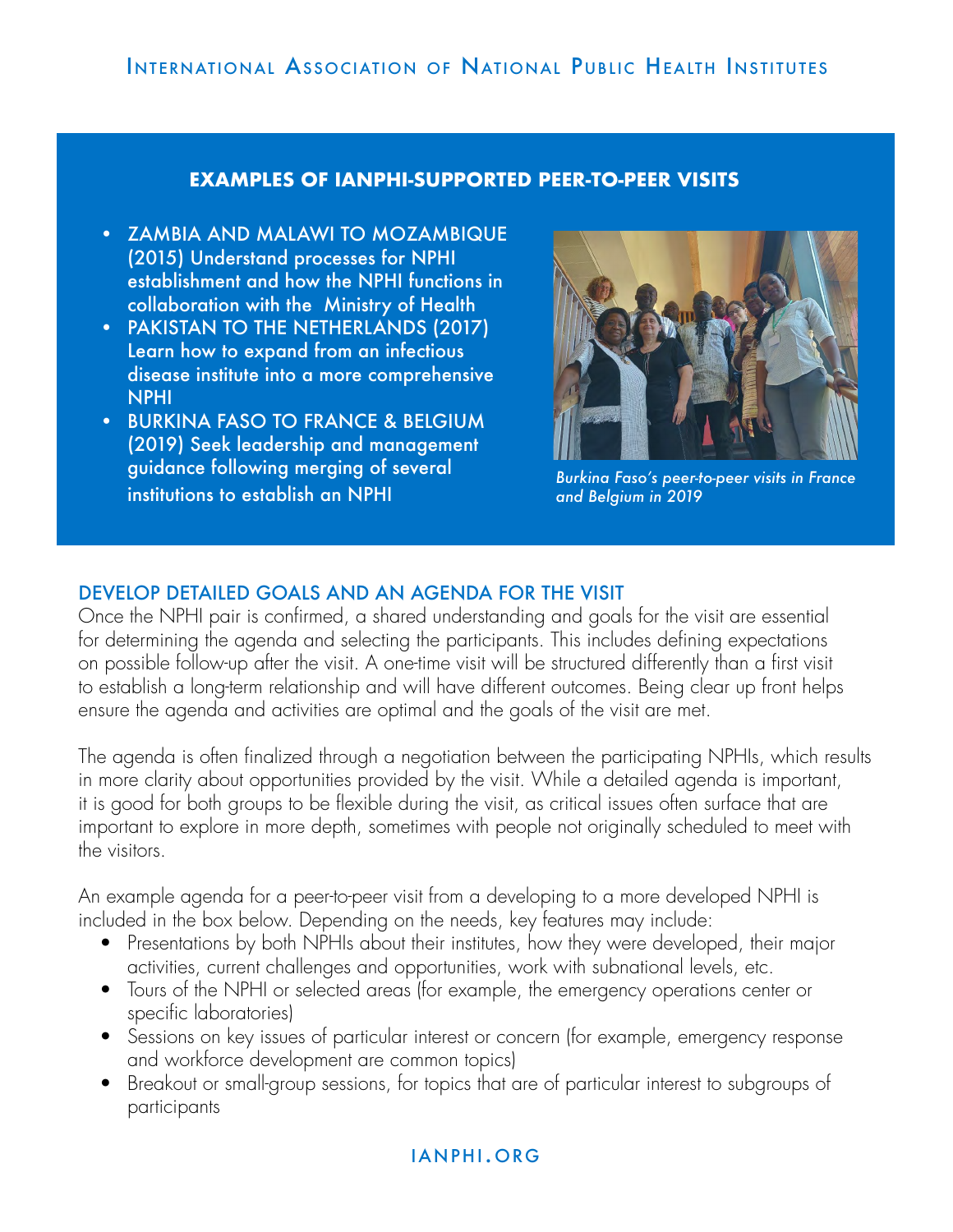If the visiting team includes leadership, private meetings between the leaders of the two NPHIs can be very valuable, allowing for frank discussions about the challenges faced by leadership. Meals and breaks are opportune times for people from both NPHIs to get to know each other. Some of the most productive and sometimes long-term relationships evolve from informal meetings.

#### **EXAMPLE AGENDA FOR A VISIT BY A DEVELOPING NPHI TO A WELL-ESTABLISHED NPHI**

#### DAY 1 MORNING

- Meeting with leadership of the host NPHI
- NPHI presentations and discussions (these may include a broad audience from the host NPHI)
- Tours

#### DAY 1 AFTERNOON

- Sessions on NPHI leadership, management, and structure. Possible topics include:
	- o NPHI development and legal frameworks
	- o Human resources
	- o Financial management
	- o External communications

#### DAY 2 MORNING

- Sessions related to NPHI core functions. Possible topics include:
	- o Surveillance
	- o Emergency and outbreak response
	- o Public health observatories
	- o Laboratory functions

#### DAY 2 AFTERNOON

• Small group sessions

 o The visiting delegation might split into subgroups, to allow more indepth discussion of additional topics, such as information technology or environmental health

• Private meeting between the NPHI leaders

#### DAY 3 MORNING

- Additional sessions on topics that arose during earlier discussions
- Wrap-up sessions summarizing what has been learned and future plans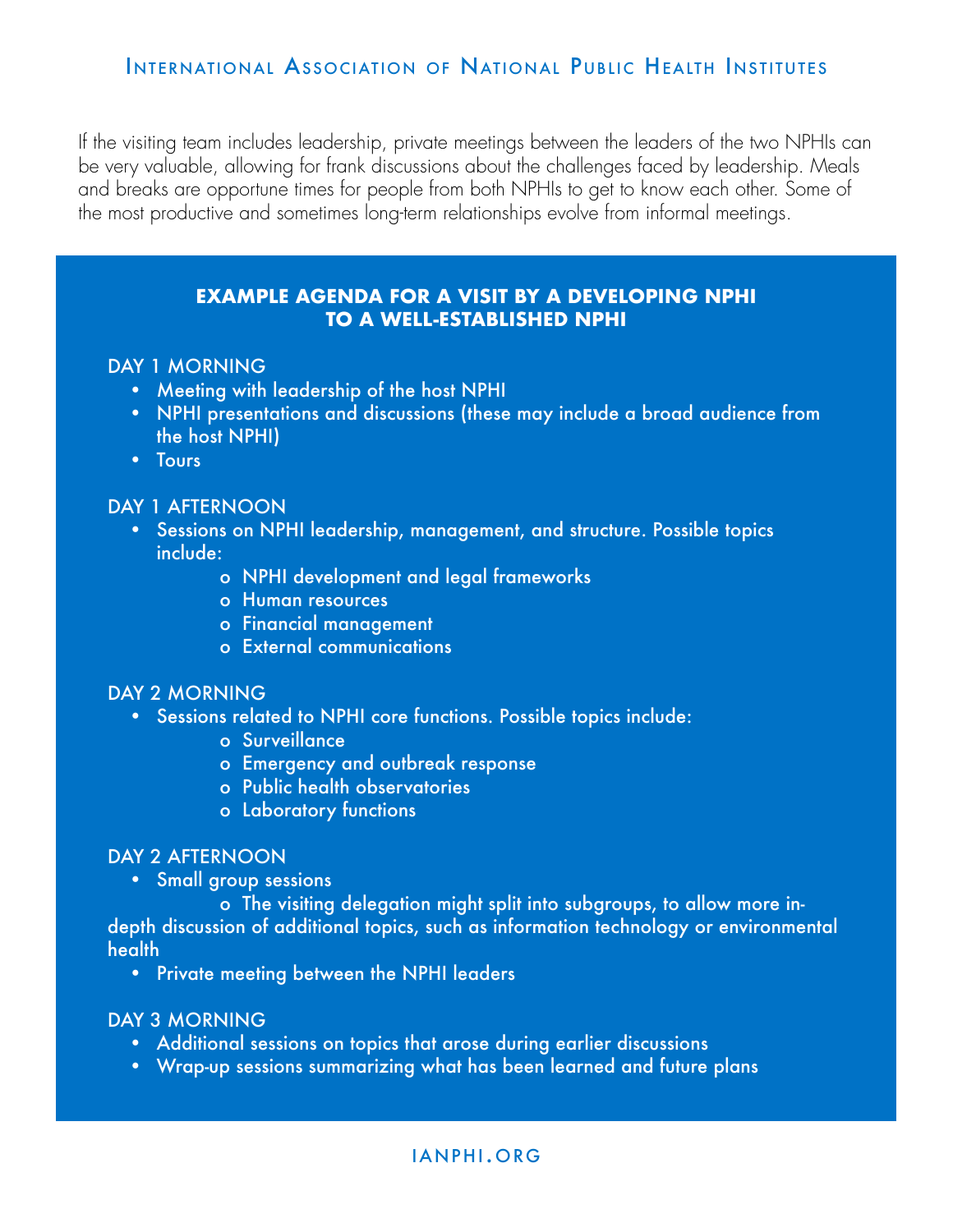#### IDENTIFY PARTICIPANTS

The size of the visiting delegation is often a compromise between the number of people who would like to go, the number that can be accommodated by the NPHI being visited, and the resources available to support the trip, including those of the host institution. It requires a balance between including a wide range of individuals and having a small enough group that they can engage fully with the activities. The delegation should be comprised of individuals who will be able to use their experience and new expertise to lead the next steps of NPHI development.

If ministerial, cabinet-level, or legislative action is needed to formalize a new NPHI, it may be appropriate to include high-level participants from the Ministry or legislature. The potential benefits of including these individuals must be weighed with potential complications, for example, whether significant changes to the meeting purpose or logistics will be required to accommodate political concerns or protocols related to visits by cabinet officials or national legislators. Inclusion of representatives of WHO or other groups outside of the NPHI for all or part of the visit may also be helpful.

Similarly, careful selection of participants from the NPHI being visited is critical. Participants should be selected not only for their technical skills, but also for their ability to communicate well and to tailor their presentations and discussions to the needs of the visitors.

#### FINAL ARRANGEMENTS

It is helpful to have a main point of contact in each of the involved organizations to ensure all arrangements are in place and information is shared. Before the trip, it is helpful to exchange relevant background materials, including legislation, organigrams, strategic and management plans, and historical overviews. This exchange may occur through phone calls, webinars, and emails. If possible, it is good to share biographies, and perhaps pictures, of participants from both NPHIs in advance. Sharing information about the interests of the individuals in the visiting delegation will help in setting up side meetings among people who share specific interests. People who will be providing presentations should be given guidance to help them tailor their talks appropriately. In general, talks should be focused and short enough that sufficient time is available for questions and discussions. It could be helpful to share presentations in advance, if they are available.

Rooms, audiovisual support, plans for meals, and other logistics and travel arrangements should be finalized well in advance. Visa processing for some countries can take a long time; therefore, applications should be initiated as quickly as possible.

#### **DURING THE VISIT**

The beginning of the visit can set the tone for what is to come. It is recommended that the host NPHI ensure that the visiting delegation is warmly welcomed as soon as they arrive. Prior to technical presentations and discussions, it can be useful to review the agenda together to identify

#### ianphi.org